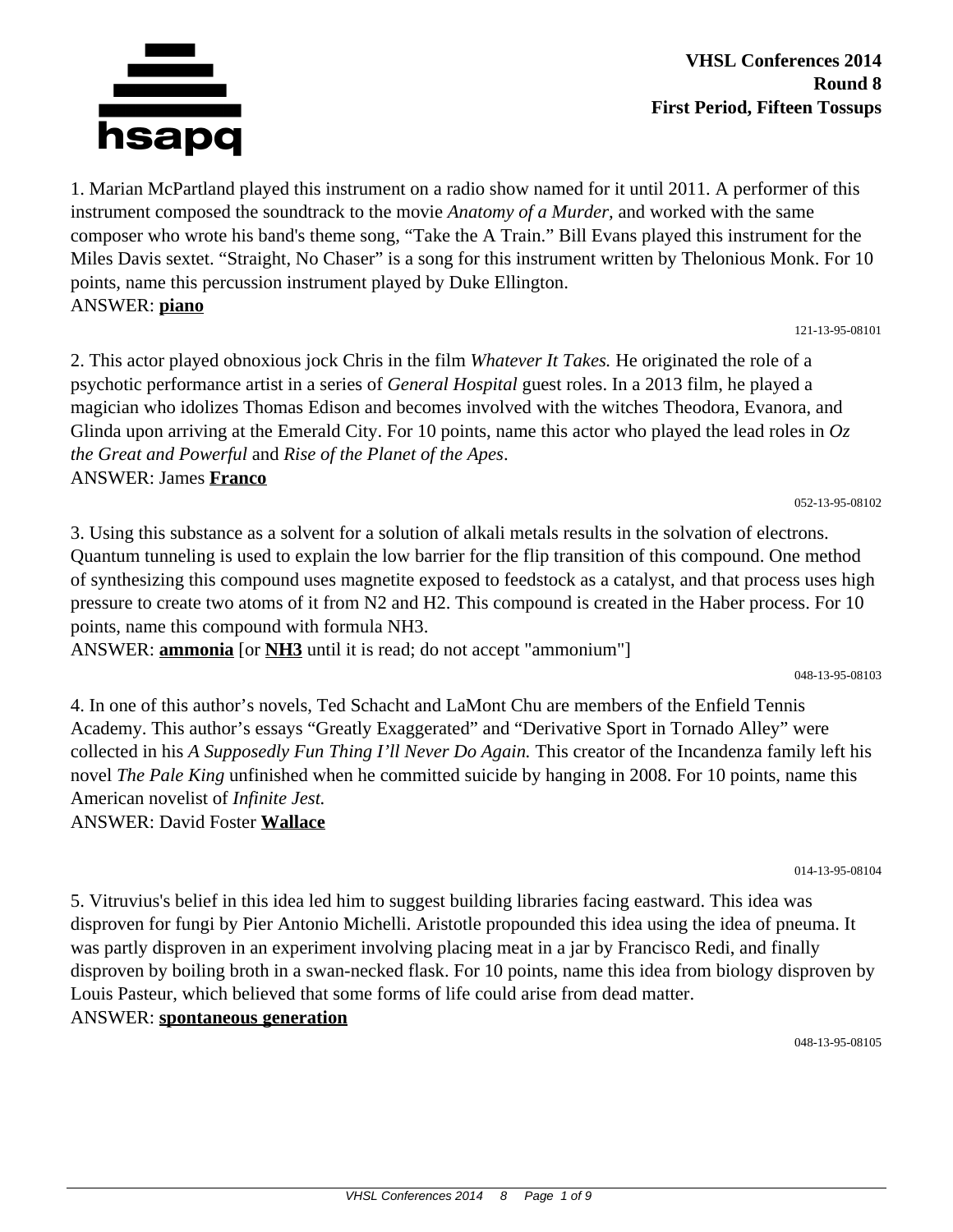6. An author from this country wrote about Luis Molina, who discusses movies with Valentin Arregui (ah-rey-GWEE) in a prison cell. This country was home to the author of *Kiss of the Spider Woman* and a man who wrote about a series of hexagonal rooms with infinitely-many books in "The Library of Babel." That man from here also created the German spy Dr. Yu Tsun. For 10 points, name this country, home to Manuel Puig (PWEEG) and Jorge Luis Borges (HOR-hay loo-EES BOR-hays). ANSWER: **Argentina**

227-13-95-08106

7. This barbarian's destruction of the Burgundian city of Worms is recounted in an epic partly set at his court, the *Nibelungenlied* (NEE-bel-OON-gen-leed). This brother of Bleda was defeated when the Visigoth Theodoric I and the Roman general Flavius Aetius teamed up at the Battle of Chalons (shuh-LAHN). He was convinced to leave Italy after meeting Pope Leo I at Mantua, and was known as the "Scourge of God." For 10 points, name this great leader of the Huns. ANSWER: **Attila** the Hun

186-13-95-08107

8. This statement is used to describe the area of a state in phase space and the spreading of a wavepacket. This statement is illustrated via a thought experiment using its namesake's microscope. This statement is applied to operators whose commutator is nonzero. One side of this statement is a product of standard deviations and the other is h-bar over 2. For 10 points, name this principle which states that it is impossible to accurately measure a particle's position and momentum at the same time. ANSWER: **Heisenberg** uncertainty principle [or **uncertainty** principle]

048-13-95-08108

9. This composer may have coded the name of his fiancee, the Belgian soprano Desiree Artot, into one of his pieces. His program symphony based on Byron's poem "Manfred" is generally not included among his six numbered symphonies. The "Troparion of the Holy Cross" opens another of his compositions, in which the anthem "God Save the Tsar" prevails over "La Marseillaise" as sixteen cannon shots are fired. For 10 points, name this Russian composer who celebrated Napoleon's defeat in his *1812 Overture.* ANSWER: Pyotr Ilyich **Tchaikovsky**

020-13-95-08109

10. This writer aligned one of the title concepts with "the best which has been thought and said in the world" in his book *Culture and Anarchy*. In a poem, this writer described the "eternal note of sadness" heard long ago by Sophocles on the Aegean. That poem of his ends by depicting a "darkling plain swept with confused alarms" where "ignorant armies clash by night" and begins by describing a seascape. For 10 points, name this Victorian poet of "Dover Beach." ANSWER: Matthew **Arnold**

014-13-95-08110

11. Components of this quantity at a point are given by derivatives of the stream function. The curl of the vector field of this quantity is the vorticity. For a banked curve, the max value of this is equal to the square root of r times g times coefficient of static friction. The difference between the initial and final values of this quantity is equal to time times acceleration. For 10 points, name this quantity, which is given by the rate of change of displacement.

ANSWER: fluid **velocity**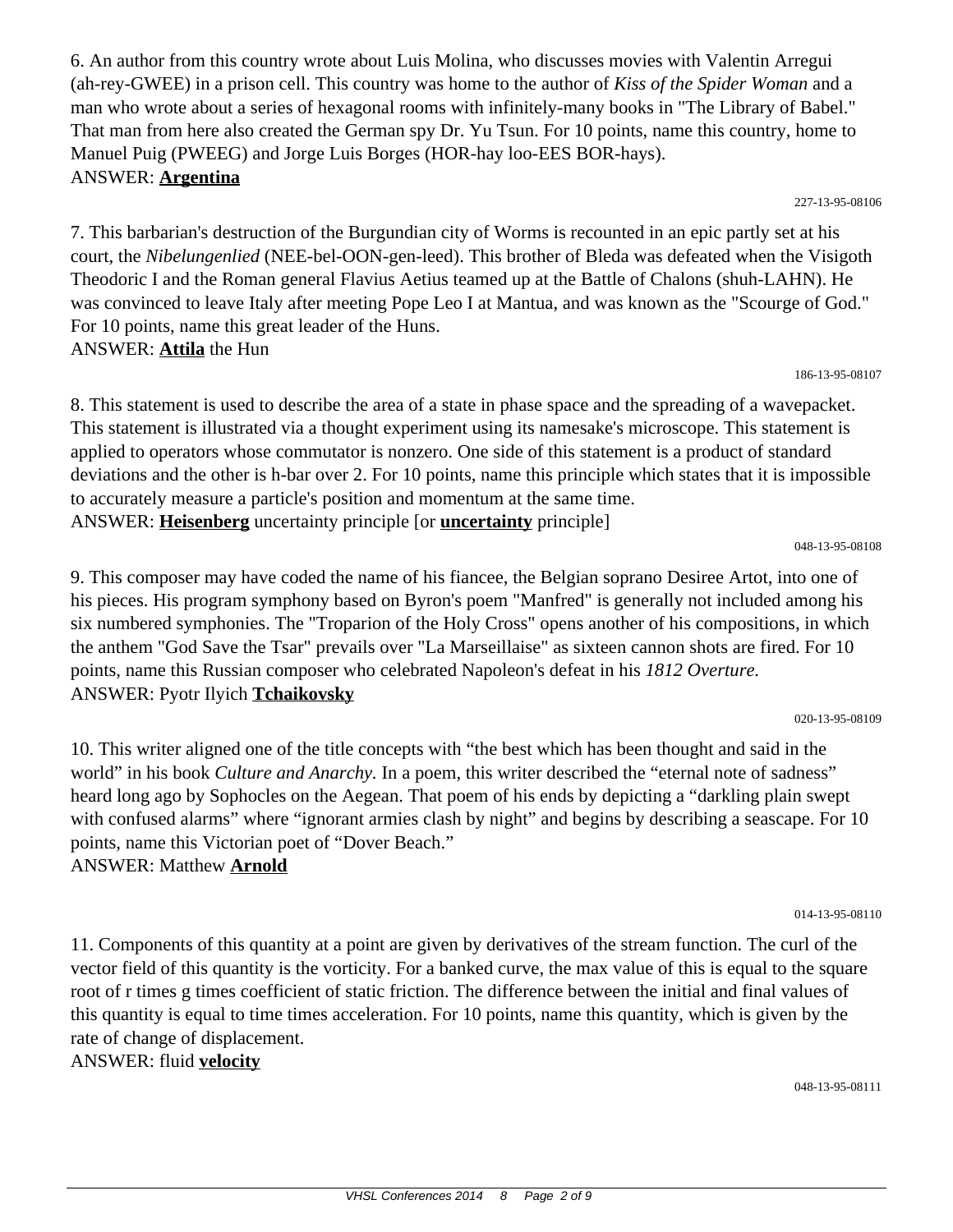12. In myth, this country faced invasions from the Milesians and Firbolg. A hero from this country's mythology won a series of duels to protect a stud bull from Queen Medb. Another hero from this country's myths habitually obtained wisdom by sucking the thumb he burned cooking the salmon of knowledge. This country's greatest heroes include Cuchullain (coo HOO lin) and Finn McCool. For 10 points, name this country whose mythological landscape is dotted with pots of gold guarded by leprechauns. ANSWER: **Ireland** [or **Eire**]

080-13-95-08112

13. A branch of mathematics that deals with these things was developed by Georg Cantor. The number of elements in one of these is its cardinality. One of them that contains all those that are not members of themselves leads to a contradiction in Russell's paradox. A backslash is used to represent the complement of two of these things while an "O" with a slash through it represents the empty one. For 10 points, name these mathematical collections that can be subject to union or intersection. ANSWER: **set**s

066-13-95-08113

14. The eastern part of a lake that lies in this country was the site of a battle lost by the Teutonic Knights when it was frozen; that lake is Peipus. The deepest freshwater lake in the world lies in this country. The mountain range that divides Europe and Asia, the Urals, lies mostly in this country. Its most important river is the Volga. For 10 points, name this country with capital at Moscow. ANSWER: **Russia**

066-13-95-08114

15. The gate symbolizing this operation appears like an English capital D, with a straight left side. If the first input to this operation is false, then the operator may short-circuit. A caret between two logical statements symbolizes this operation. It returns the minimum of two bits. Truth tables using this operation are false three-fourths of the time and only return true if both inputs are true. For 10 points, name this operation also known as logical conjunction, often symbolized with an ampersand. ANSWER: **AND** [or logical **conjunction** until it is read]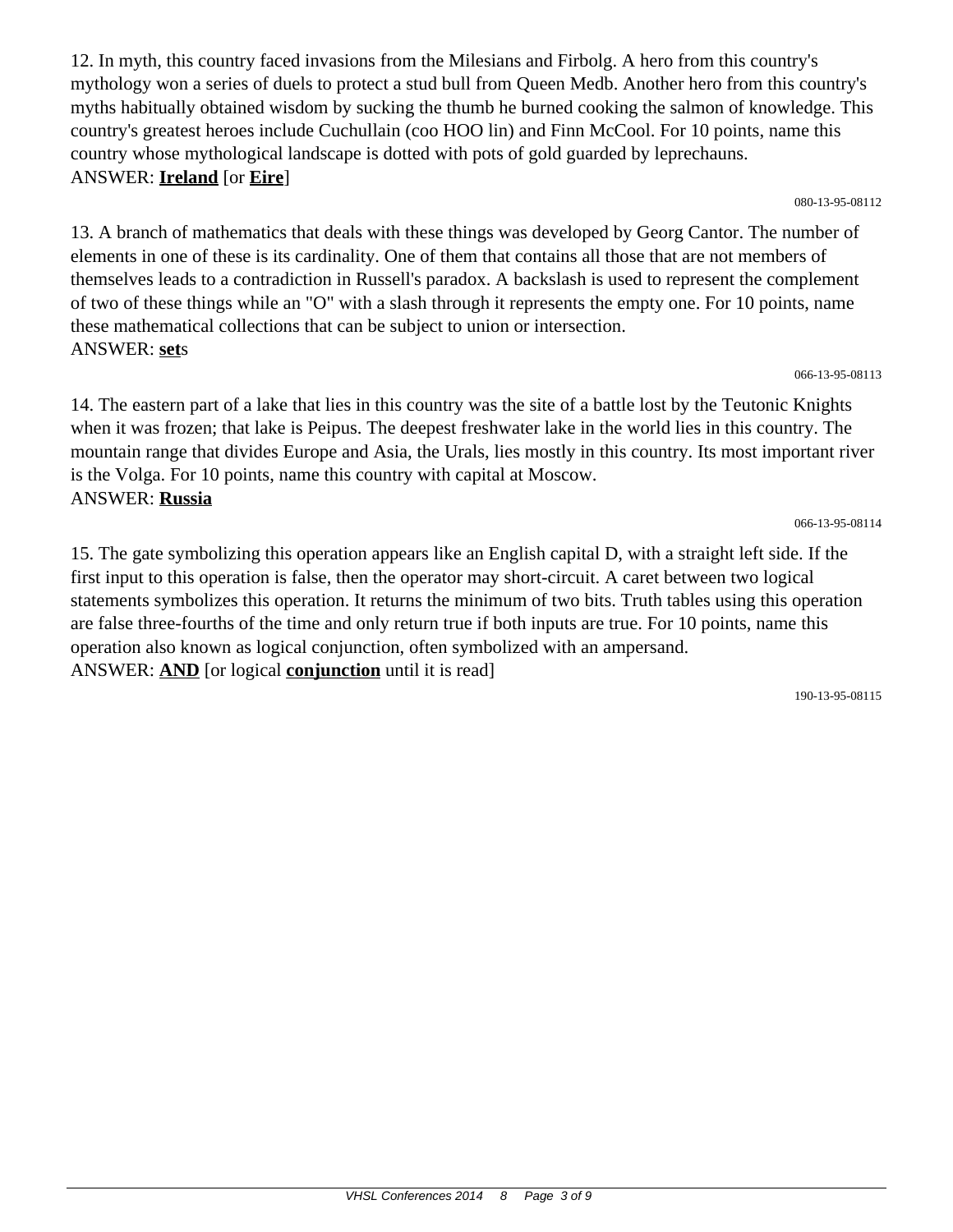

**VHSL Conferences 2014 Round 8 Directed Round**

1A. What beautiful youth spurned Echo and died after falling in love with his own reflection? ANSWER: **Narcissus**

1B. What king of Sweden during the Thirty Years War was known as the Lion of the North? ANSWER: **Gustavus Adolphus** [prompt on **Gustavus**]

2A. What man who worked with Gandhi became the first prime minister of India upon independence? ANSWER: Jawaharlal **Nehru**

2B. In what Nathaniel Hawthorne short story does the title character see his wife Faith at a Witches' Sabbath?

# ANSWER: "**Young Goodman Brown**"

3A. This is a 20-second calculation question. The ratio of men to women in a room is 3 to 2. If the men have average age 40, and the women average age 35, what is the average age of the whole room? ANSWER: **38**

3B. This is a 20-second calculation question. What is the area of the square inscribed in a circle with circumference 20pi?

#### ANSWER: **200**

4A. What Cavalier poet wrote "To Lucasta, Going to the Wars" and "To Althea, from Prison"? ANSWER: Richard **Lovelace**

4B. What second-most-populous city in Nevada is nicknamed "The Biggest Little City in the World?" ANSWER: **Reno**

5A. What type of water flow is a major source of pollution and occurs when precipitation flows over the ground, rather than penetrating it? ANSWER: surface water **run-off**

5B. In the epics of Homer, what goddess is given the epithets "Pallas" and "gray-eyed"? ANSWER: **Athena**

6A. What British folk rock band included the songs "The Cave" and "Roll Away Your Stone" on their album *Sigh No More?*

# ANSWER: **Mumford & Sons**

6B. J. Robert Oppenheimer was a part of what secret U.S. government project that developed the atomic bomb during World War II? ANSWER: **Manhattan** Project

7A. What Scottish economist attacked mercantilism in *The Wealth of Nations*? ANSWER: Adam **Smith**

7B. What principle states that electrons are added to lower energy levels before being added to higher ones?

ANSWER: **Aufbau** principle [or the **build**ing-**up** principle]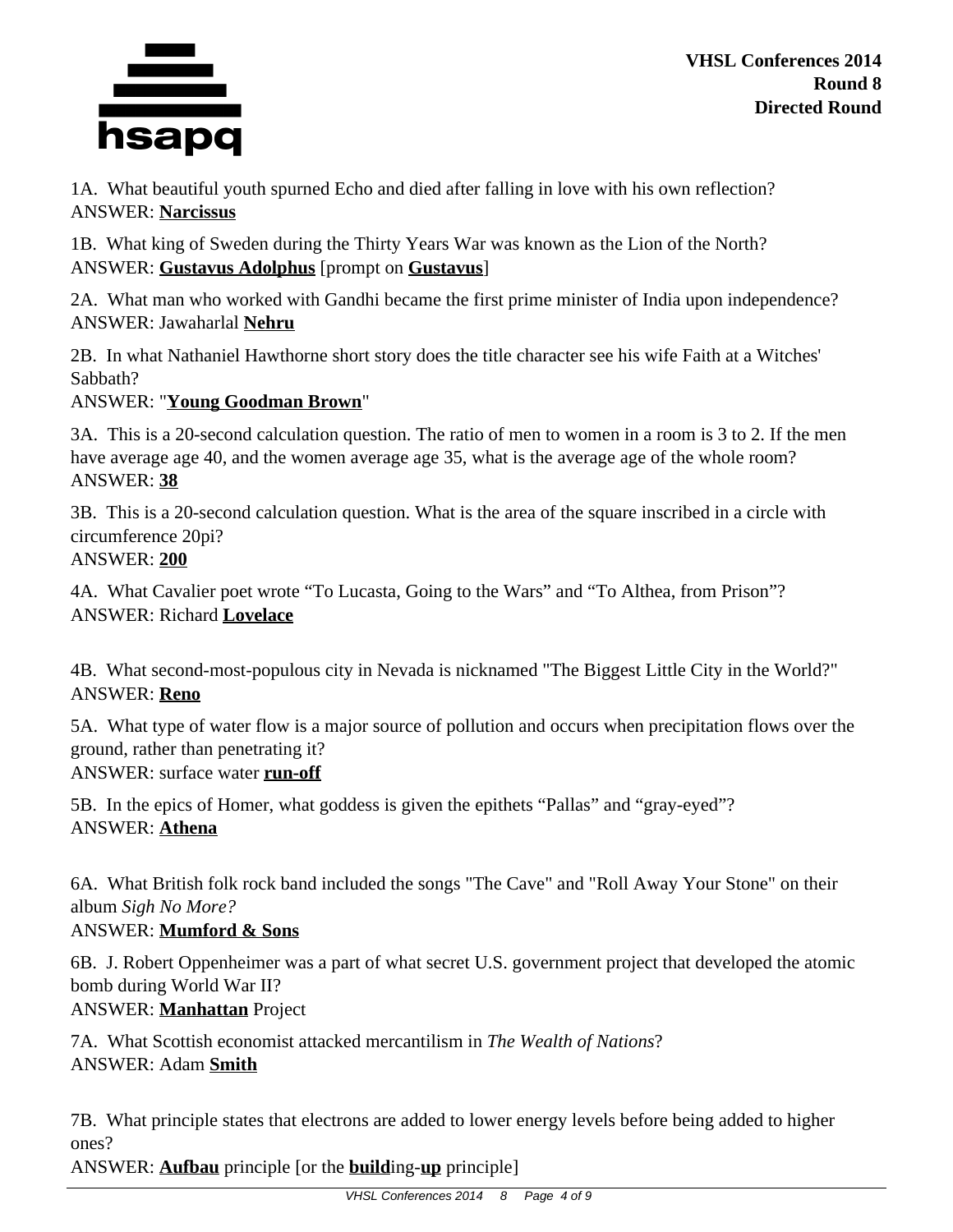8A. What complex of protein and sugars makes up the bacterial cell wall and is taken up by the Gram stain?

# ANSWER: **peptidoglycan** [or **murein**]

8B. What genetic disease is caused by a mutation in hexosaminidase A, resulting in a buildup of gangliosides in the brain?

#### ANSWER: **Tay-Sachs** disease

9A. What Canadian province borders North Dakota and Minnesota to the south and has its capital at Winnipeg?

# ANSWER: **Manitoba**

9B. Parshva and Mahavira (mah-ha-VEE-ruh) were the last two of what heroes from Jainism who aid others in achieving enlightenment?

# ANSWER: **Tirthankara**s

10A. This is a 30-second calculation question. If I flip two fair coins and roll a fair die, what is the probability the number of heads I flip equals the number on the die? ANSWER: **1/8**

10B. This is a 30-second calculation question. A basketball team scored 57 points, shooting entirely two and three-point shots. If they made 22 shots total, how many points did they score off three-pointers? ANSWER: **39**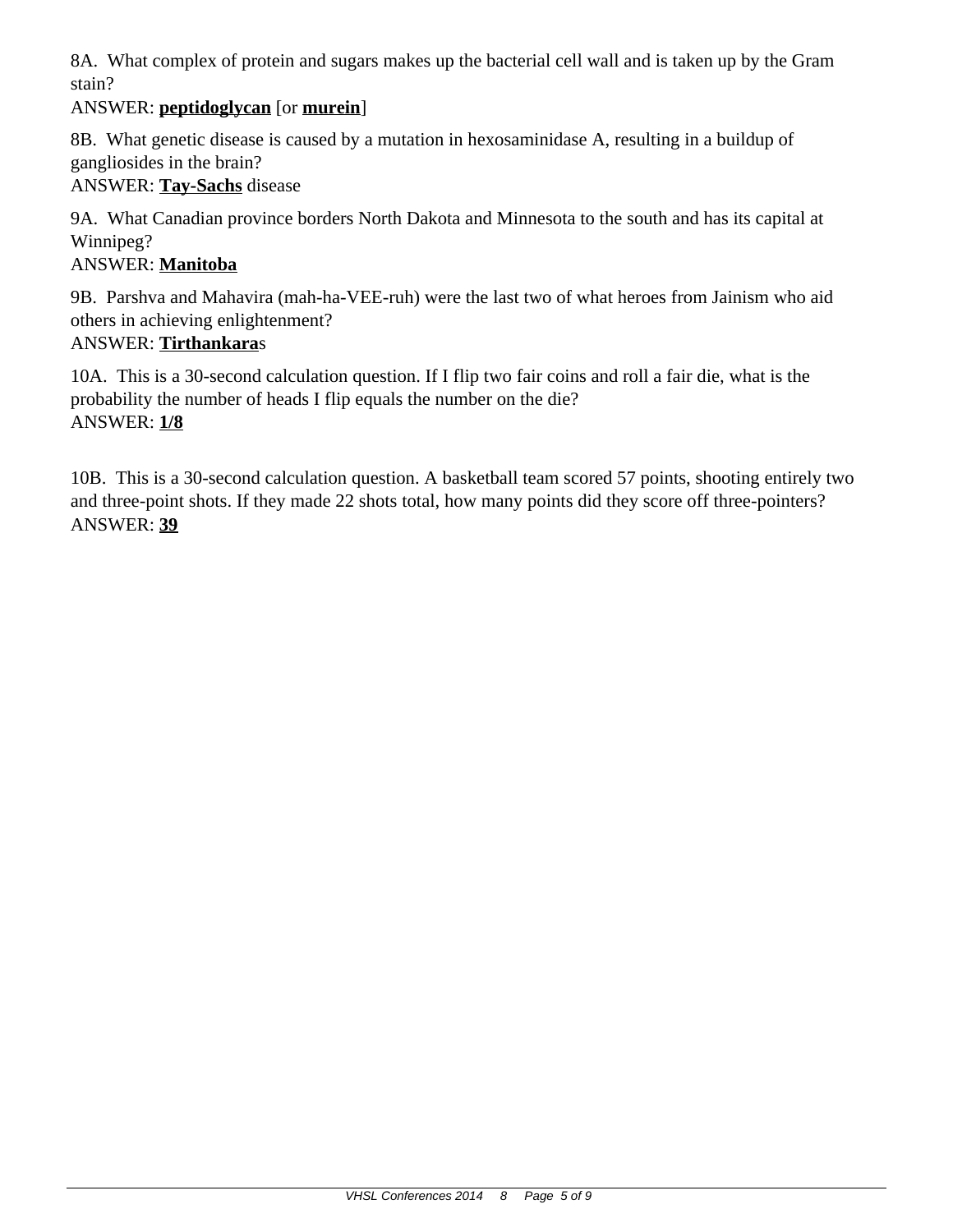

#### **VHSL Conferences 2014 Round 8 Third Period, Fifteen Tossups**

1. In the 1940s, this company was dominated by "personnel chief" Harry Bennett prior to the hiring of Air Force veterans such as Robert McNamara and the other "Whiz Kids." This company achieved initial success offering a product that came in "any color the customer wants, as long as it's black" before stumbling with the Edsel and recovering by introducing the Thunderbird. For 10 points, name this company that built the Model T on pioneering assembly lines. ANSWER: **Ford** Motor Company

019-13-95-08117

023-13-95-08118

048-13-95-08119

2. According to the Curse of 1940, this object was desecrated by having the mortgage of Madison Square Garden burned in it. In July 2013, Justin Bieber stood on a team's logo while taking a picture of this object. A tradition for this trophy is that the members of the winning team drink champagne out of its bowl. It is named for the Governor-General of Canada who donated it in 1892. For 10 points, name this trophy awarded every year to the winner of the playoffs of the National Hockey League. ANSWER: **Stanley Cup**

3. One description of this phenomenon uses Green's theorem to solve the wave equation at a point based on its solutions at all points on a surface around the point; that is Kirchoff's formulation. This phenomenon occurring at a knife edge is the subject of Huygens principle, which in another system creates the Airy disk. It can occur through gratings, single slits, or circular apertures. For 10 points, name this phenomenon in which light bends around an obstacle.

#### ANSWER: **diffraction**

4. This poem draws on myths discussed in Jessie L. Weston's book *From Ritual to Romance.* This heavily-footnoted poem explicates the meaning of *datta* (DAH-tah), *dayadhvam* (DYE-ahd-vahm), and *damyata* (dahm-YAH-tuh) in its final section, "What the Thunder Said." This poem's first section, "The Burial of the Dead," begins with the line, "April is the cruelest month." For 10 points, name this modernist poem by T. S. Eliot. ANSWER: *The Waste Land*

014-13-95-08120

5. In proton NMR, this is the value of the chemical shift of tetramethylsilane (TET-ruh-METH-uhl-SILL-ane). This is the value of the angular momentum quantum number of an s orbital. A reaction with a rate law of this order has a rate completely independent of reactant concentration, and compounds form a perfect crystal at this temperature on the Kelvin scale. For 10 points, give this number, which also denotes a law of thermodynamics relating two systems in equilibrium with a third

system. ANSWER: **zero**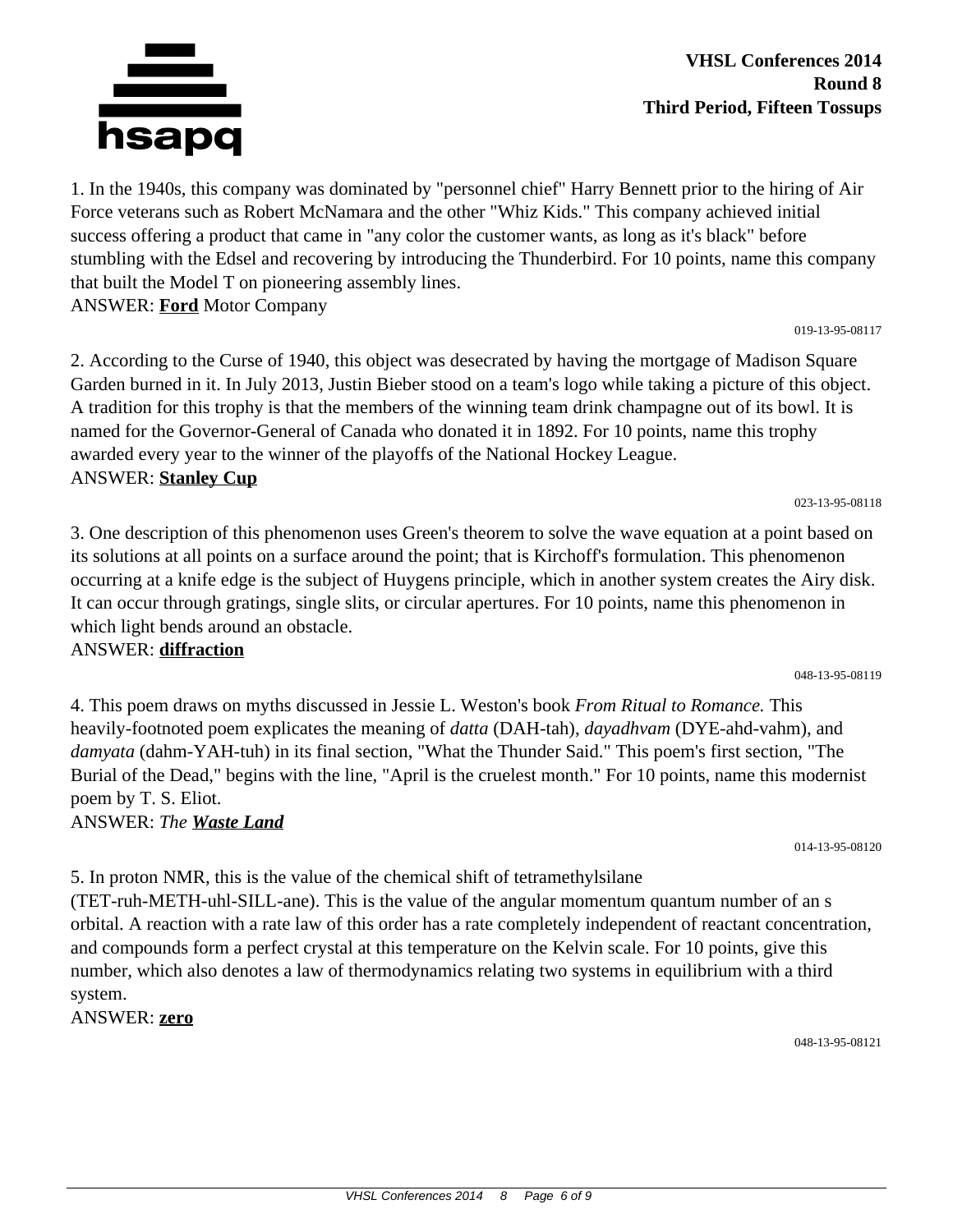6. Near the end of this poem, the author imagines a "hoary-headed swain" recalling how his death caused him to be missed one morning "on the customed hill." This poem describes how "the ploughman homeward plods his weary way" and imagines rustics whose "sober wishes never learned to stray" as they remained "far from the madding crowd's ignoble strife." This poem begins, "The curfew tolls the knell of parting day." For 10 points, name this elegy by Thomas Gray.

# ANSWER: "**Elegy Written in a Country Churchyard**"

014-13-95-08122

7. In October 2013, this country announced the creation of the "Ministry of Supreme Social Happiness," which then declared that Christmas would begin on November 5 and encouraged citizens to loot electronics stores. In December, the ruling PSUV split this country's local elections with opposition candidates endorsed by Henrique Capriles (en-REE-kay cah-PREE-lace), who lost to Nicholas Maduro in April 2013. For 10 points, name this country where Maduro succeeded Hugo Chavez. ANSWER: Bolivarian Republic of **Venezuela** [or Republica Bolivariana de **Venezuela**]

019-13-95-08123

8. Taking this operation on lambda times the identity minus A yields the characteristic polynomial. The inverse of A is equal to one over this function of A times the classical adjoint, and this function is used to find whether a particular linear transformation is invertible. This alternating multi-linear operation is used to solve systems of linear equations via Cramer's rule. For 10 points, name this operation on a matrix denoted by vertical bars, which for a two-by-two matrix is equal to a d minus b c. ANSWER: **det**erminant

048-13-95-08124

9. In a play by this author, a rich girl on a cruise ship named Mildred Douglas calls the protagonist a beast before he goes to the zoo to see the title animal. This creator of Yank in *The Hairy Ape* also wrote about the denizens of Harry Hope's saloon. The matriarch Mary is a morphine addict in his posthumously published play about the Tyrone family. For 10 points, name this American playwright of *The Iceman Cometh* and *Long Day's Journey into Night.* ANSWER: Eugene **O'Neill**

#### 014-13-95-08125

10. Many Indo-European languages use a plural form for this English word, which may indicate that proto-Indo-Europeans used a two-part version of this item. Romanians refer to it as an "usa," related to the Latin term "ostium." Another Latin term for this item is derived from the Greek and is the origin of contemporary Western Romance words for it, such as the French "porte" and Spanish "puerta." For 10 points, identify this object which enables you to enter a "casa." ANSWER: a **door**

019-13-95-08126

11. This artist's *The Woman in the Green Dress* was one of many of his paintings to feature Camille Doncieux. This man spent his later life living in the town of Giverny. (JIV-er-nee) His painting of a boat in the harbor of Le Havre lent its name to the Impressionist movement. This artist also painted several series of works showing Rouen Cathedral and haystacks from different angles and in different lights. For 10 points, name this Impressionist known for his paintings of water lilies. ANSWER: Claude **Monet**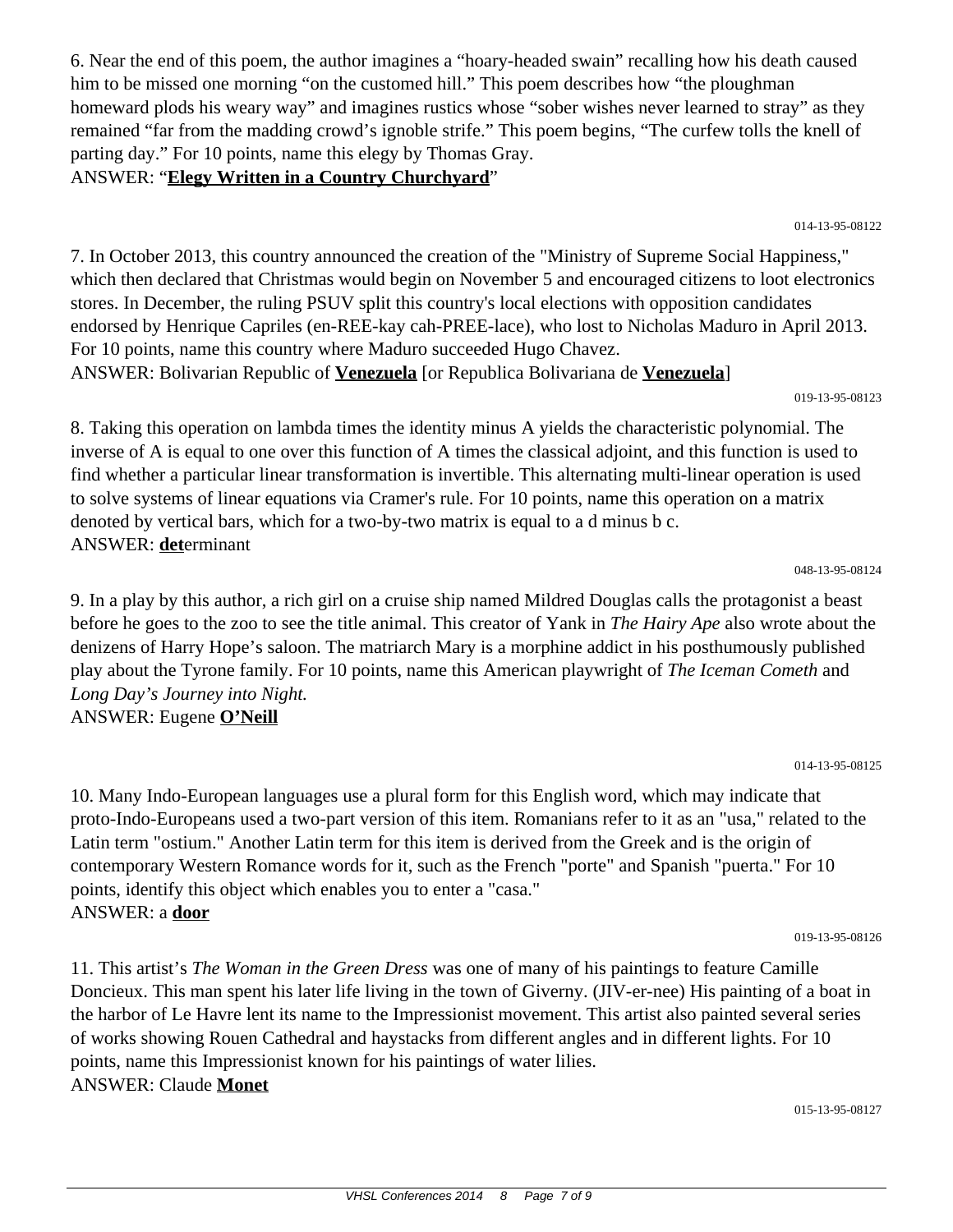12. Andrew Kitzenberg posted videos and tweets documenting the aftermath of this event. This event was blamed on Sunil Tripathi after a faulty investigation by Reddit. Three days after this event, Sean Collier was killed on the MIT campus. *Rolling Stone* was criticized for putting a perpetrator of this event on its August 2013 cover. For 10 points, name this event carried out on April 15, 2013, by the Tsarnaev brothers, in which they set off two explosives near the finish line of a race.

ANSWER: **Boston Marathon bombing**s [or obvious equivalent phrasings]

023-13-95-08128

13. The amendment barring this practice was introduced to Congress by Spessard Holland, formerly a committed segregationist. This practice was outlawed at the state level in the 1966 *Harper v. Virginia* case. For federal elections, this practice was outlawed by the Twenty-Fourth Amendment. It often exempted white voters via a "grandfather clause." For 10 points, name this type of disenfranchisement which required a fee to be paid prior to voting. ANSWER: **poll tax**

019-13-95-08129

14. This artist's *Separation of Light from Darkness* is surrounded by four ignudi. James Beck has criticized the 1980 to 1994 project to restore this man's paintings. This artist painted a critic with donkey ears and snake-covered genitalia in his largest painting, which includes a self-portrait as St. Bartholomew holding his flayed skin. He also created a painting in which the fingers of God and Adam nearly touch. For 10 points, name this Renaissance painter of the Sistine Chapel ceiling. ANSWER: **Michelangelo** Buonarroti

189-13-95-08130

15. It's not the pancreas or intestine, but CTLA-4 polymorphisms signal an autoimmune disease of this organ which is treated with PTU. The foramen cecum forms during the descent of this organ, which contains parafollicular and follicular cells. Another autoimmune disease of this organ causes exophthalmos (ehk-sof-THAL-muss), or eye-popping, and is Graves disease. Goiters occur in this gland when there isn't enough iodine to make its namesake hormone. For 10 points, name this gland in the neck. ANSWER: **thyroid** gland